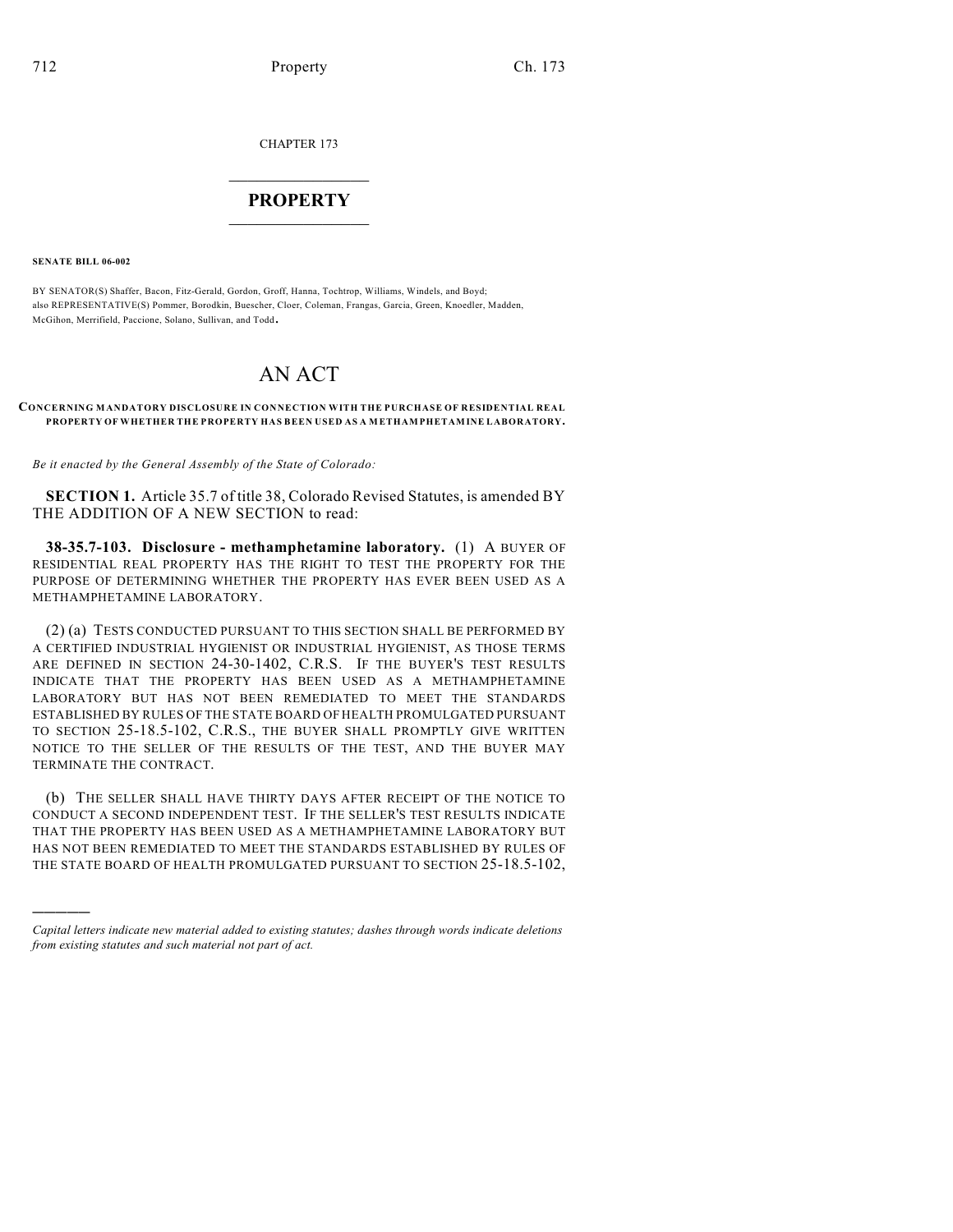## Ch. 173 Property 713

C.R.S., THEN THE SECOND INDEPENDENT HYGIENIST SHALL SO NOTIFY THE SELLER.

(c) IF THE SELLER RECEIVES THE NOTICE REFERRED TO IN PARAGRAPH (b) OF THIS SUBSECTION (2) OR IF THE SELLER RECEIVES THE NOTICE REFERRED TO IN PARAGRAPH (a) OF THIS SUBSECTION (2) AND DOES NOT ELECT TO HAVE THE PROPERTY RETESTED PURSUANT TO PARAGRAPH (b) OF THIS SUBSECTION (2), THEN AN ILLEGAL DRUG LABORATORY USED TO MANUFACTURE METHAMPHETAMINE SHALL BE DEEMED TO HAVE BEEN DISCOVERED AND THE OWNER SHALL BE DEEMED TO HAVE RECEIVED NOTICE PURSUANT TO SECTION 25-18.5-103 (1) (a), C.R.S. NOTHING IN THIS SECTION SHALL PROHIBIT A BUYER FROM PURCHASING THE PROPERTY AND ASSUMING LIABILITY PURSUANT TO SECTION 25-18.5-103, C.R.S., PROVIDED THAT ON THE DATE OF CLOSING, THE BUYER SHALL PROVIDE NOTICE TO THE DEPARTMENT OF PUBLIC HEALTH AND ENVIRONMENT OF THE PURCHASE AND ASSUMPTION OF LIABILITY AND FURTHER PROVIDED THAT THE REMEDIATION REQUIRED BY SECTION 25-18.5-103, C.R.S., SHALL BE COMPLETED WITHIN NINETY DAYS AFTER THE DATE OF CLOSING.

(3) (a) EXCEPT AS SPECIFIED IN SUBSECTION (4) OF THIS SECTION, THE SELLER SHALL DISCLOSE IN WRITING TO THE BUYER WHETHER THE SELLER KNOWS THAT THE PROPERTY WAS PREVIOUSLY USED AS A METHAMPHETAMINE LABORATORY.

(b) A SELLER WHO FAILS TO MAKE A DISCLOSURE REQUIRED BY THIS SECTION AT OR BEFORE THE TIME OF SALE AND WHO KNEW OF METHAMPHETAMINE PRODUCTION ON THE PROPERTY IS LIABLE TO THE BUYER FOR:

(I) COSTS RELATING TO REMEDIATION OF THE PROPERTY ACCORDING TO THE STANDARDS ESTABLISHED BY RULES OF THE STATE BOARD OF HEALTH PROMULGATED PURSUANT TO SECTION 25-18.5-102, C.R.S.;

(II) COSTS RELATING TO HEALTH-RELATED INJURIES OCCURRING AFTER THE SALE TO RESIDENTS OF THE PROPERTY CAUSED BY METHAMPHETAMINE PRODUCTION ON THE PROPERTY; AND

(III) REASONABLE ATTORNEY FEES FOR COLLECTION OF COSTS FROM THE SELLER.

(c) A BUYER SHALL COMMENCE AN ACTION UNDER THIS SUBSECTION (3) WITHIN THREE YEARS AFTER THE DATE ON WHICH THE BUYER CLOSED THE PURCHASE OF THE PROPERTY WHERE THE METHAMPHETAMINE PRODUCTION OCCURRED.

(4) IF THE SELLER BECAME AWARE THAT THE PROPERTY WAS ONCE USED FOR THE PRODUCTION OF METHAMPHETAMINE AND THE PROPERTY WAS REMEDIATED IN ACCORDANCE WITH THE STANDARDS ESTABLISHED PURSUANT TO SECTION 25-18.5-102, C.R.S., AND EVIDENCE OF SUCH REMEDIATION WAS RECEIVED BY THE APPLICABLE GOVERNING BODY IN COMPLIANCE WITH THE DOCUMENTATION REQUIREMENTS ESTABLISHED PURSUANT TO SECTION 25-18.5-102,C.R.S., THEN THE SELLER SHALL NOT BE REQUIRED TO DISCLOSE THAT THE PROPERTY WAS USED AS A METHAMPHETAMINE LABORATORY TO A BUYER AND THE PROPERTY SHALL BE REMOVED FROM ANY GOVERNMENT-SPONSORED INFORMATIONAL SERVICE LISTING PROPERTIES THAT HAVE BEEN USED FOR THE PRODUCTION OF METHAMPHETAMINE.

(5) FOR PURPOSES OF THIS SECTION, "RESIDENTIAL REAL PROPERTY" INCLUDES A: